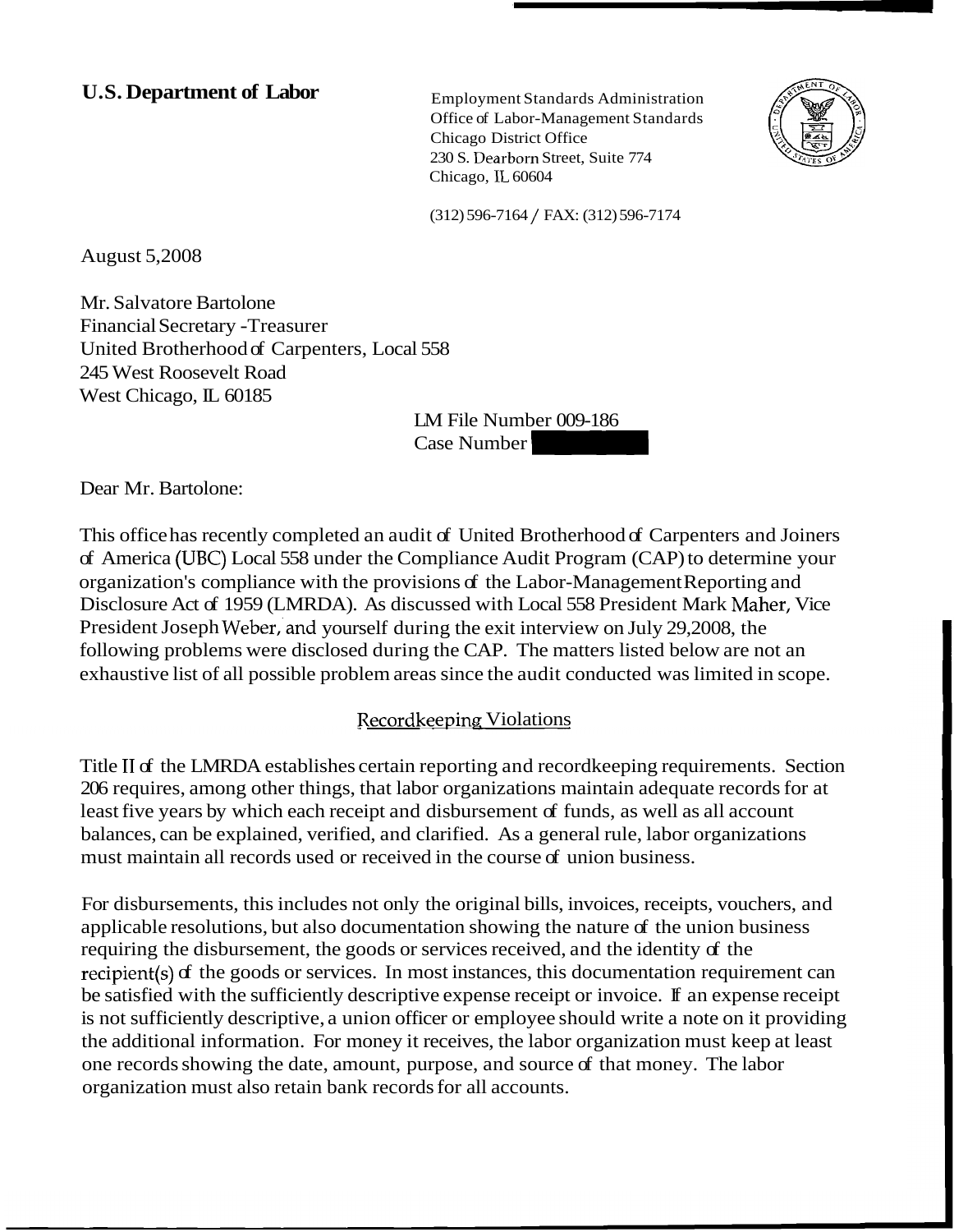Salvatore Bartolone Carpenters Local 558 Page 2 of **3** 

The audit of Local 558's records revealed the following recordkeeping violations:

### 1. Receipt Dates not Recorded

Entries in Local 558's day book recorded the date money was deposited, but not the date the money was received. Union receipts records must show the date of receipt. The date of receipt is required to verify, explain, or clarity amounts required to be reported in Statement B (Receipts and Disbursements) of the LM-2. The LM-2 Instructions for Statement B state that the labor organization must record receipts when it actually receives money and disbursements when it actually pays out money. Failure to record the date money was received could result in the union reporting some receipts for a different year than when it actually received them.

#### 2. Disposition of Property

Local 558 failed to maintain a current inventory of hats, jackets, and other property it purchased, sold, or gave away. The union must report the value of any union property on hand at the beginning and the end of each year. The union must retain an inventory or similar record of property on hand to verify, clarify, and explain the information that must be reported in Item 28.

#### **3.** Lack of Salary Authorization

Local 558 did not maintain records to verify that the salaried reported in Schedule 11 (All Officers and Disbursements to Officers) and Schedule 12 (Disbursements to Employees) of the Labor Organization Annual report (Form LM-2) paid to Local officers and employees was the authorized amount and therefore was correctly reported. The union must keep a record, such as meeting minutes, to show the current salary authorized by the entity or individual in the union with the authority to establish salaries.

Based on your assurance that Local 558 will retain adequate documentation in the future, OLMS will take no further enforcement action at this time regarding the above violations.

## Other Issues

#### Duplicate Receipts

Members of Local 558 pay dues directly to the union. Either Secretary Rebecca Peters or yourself record dues payments in the union receipt's journal, but do not consistently issue receipts to dues payers. OLMS recommends that Local 558 use a duplicate receipt system where the union issues original pre-numbered receipts to all members who make payments directly to the union and retains copies of those receipts. A duplicate receipt system is an